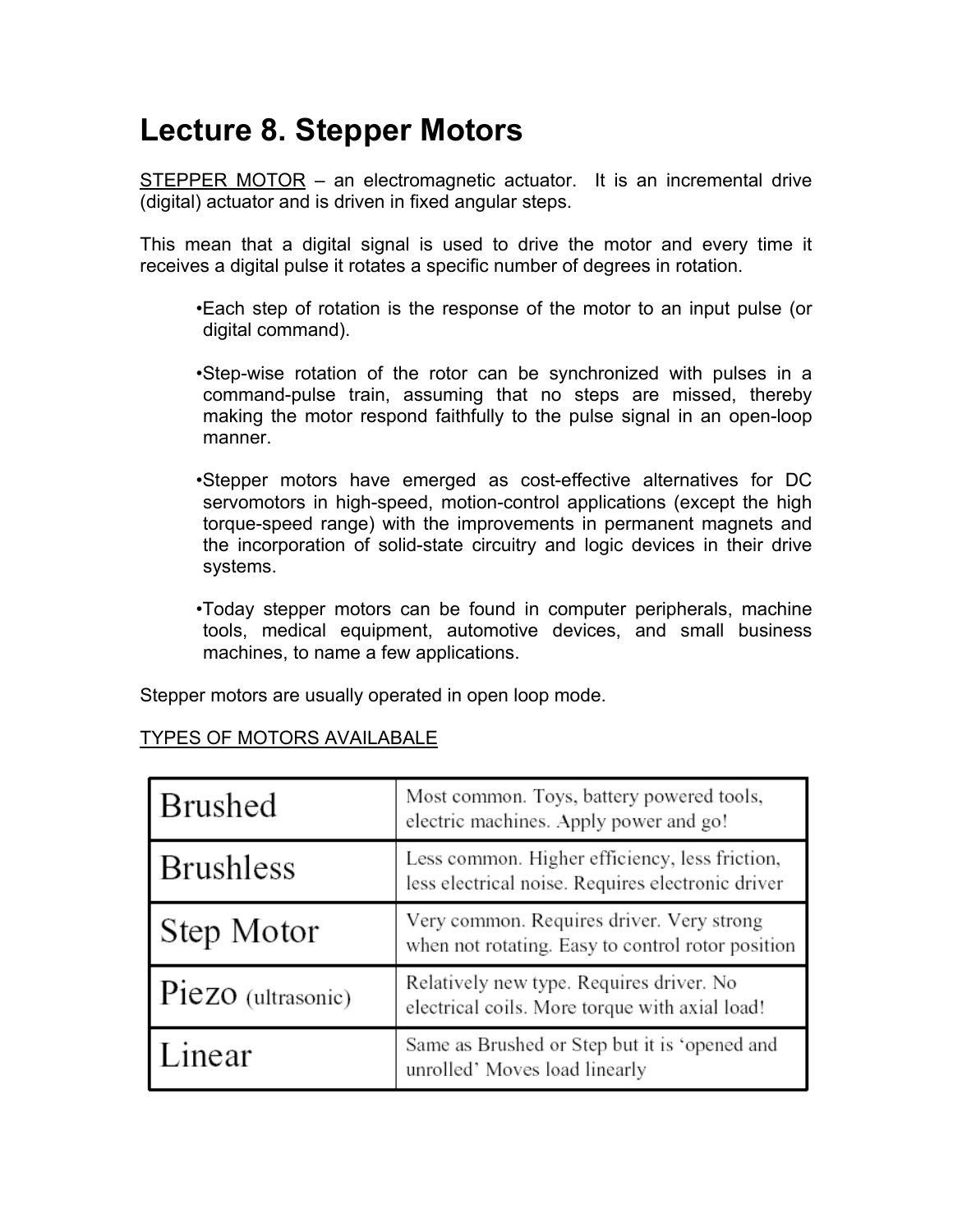### DC MOTORS VS. STEPPER MOTORS

•Stepper motors are operated open loop, while most DC motors are operated closed loop.

- •Stepper motors are easily controlled with microprocessors, however logic and drive electronics are more complex.
- •Stepper motors are brushless and brushes contribute several problems, e.g., wear, sparks, electrical transients.
- •DC motors have a continuous displacement and can be accurately positioned, whereas stepper motor motion is incremental and its resolution is limited to the step size.
- •Stepper motors can slip if overloaded and the error can go undetected. (A few stepper motors use closed-loop control.)
- •Feedback control with DC motors gives a much faster response time compared to stepper motors.

#### ADVANTAGES OF STEPPER MOTORS

- •Position error is noncumulative. A high accuracy of motion is possible, even under open-loop control.
- •Large savings in sensor (measurement system) and controller costs are possible when the open-loop mode is used.
- •Because of the incremental nature of command and motion, stepper motors are easily adaptable to digital control applications.
- •No serious stability problems exist, even under open-loop control.
- •Torque capacity and power requirements can be optimized and the response can be controlled by electronic switching.
- •Brushless construction has obvious advantages.

#### DISADVANTAGES OF STEPPER MOTORS

- •They have low torque capacity (typically less than 2,000 oz-in) compared to DC motors.
- •They have limited speed (limited by torque capacity and by pulse-missing problems due to faulty switching systems and drive circuits).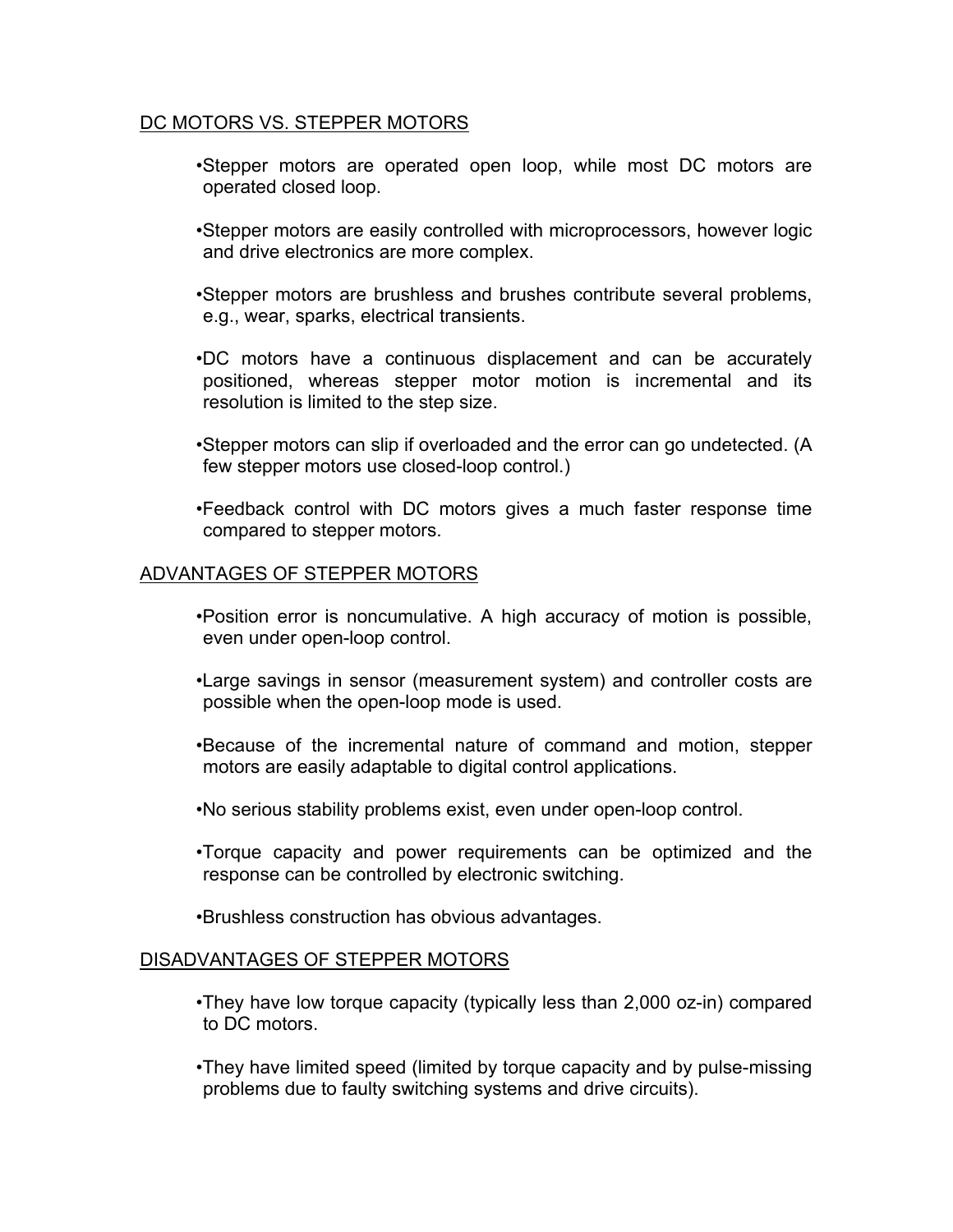•They have high vibration levels due to stepwise motion.

•Large errors and oscillations can result when a pulse is missed under open-loop control.

## **STEPPER MOTOR BASICS**



## STEPPER MOTOR STATES FOR MOTION

The above figure is the cross-section view of a single-stack variable-reluctance motor. The stator core is the outer structure and has six poles or teeth. The inner device is called the rotor and has four poles. Both the stator and rotor are made of soft steel. The stator has three sets of windings as shown in the figure. Each set has two coils connected in series. A set of windings is called a "phase". The motor above, using this designation, is a three-phase motor. Current is supplied from the DC power source to the windings via the switches I, II, and, III.

Starting with state (1) in the upper left diagram, note that in state (1), the winding of Phase I is supplied with current through switch I. This is called in technical terms, "phase I is excited". Arrows on the coil windings indicate the magnetic flux, which occurs in the air-gap due to the excitation. In state I, the two stator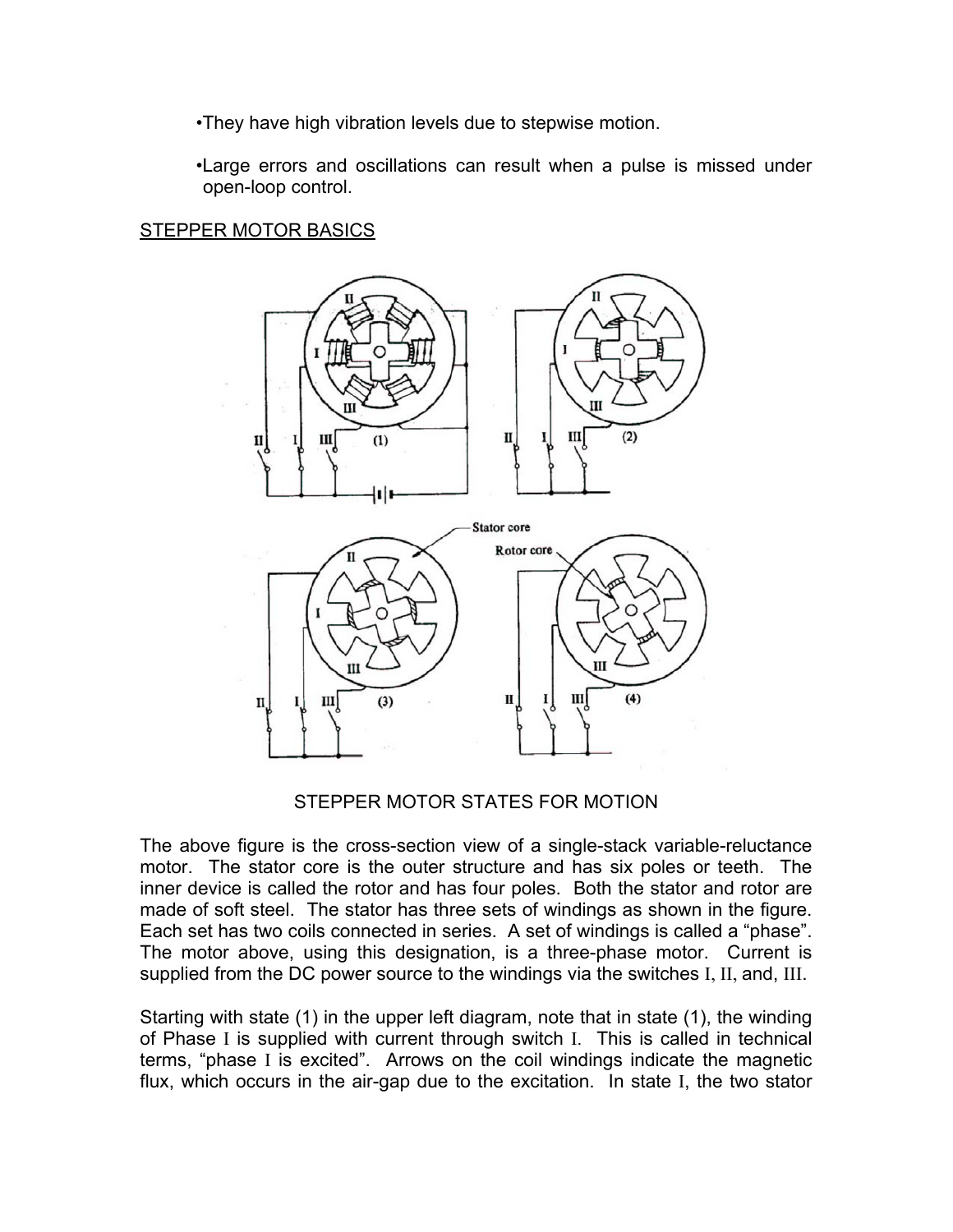poles on phase I being excited are in alignment with two of the four rotor teeth. This is an equilibrium state.

Next, switch II is closed to excite phase II in addition to phase I. Magnetic flux is built up at the stator poles of phase II in the manner shown in state (2), the upper right diagram. A counter-clockwise torque is created due to the "tension" in the inclined magnetic flux lines. The rotor will begin to move and achieve state (3), the lower left diagram. In state (3) the rotor has moved 15°.

When switch I is opened to de-energize phase I, the rotor will travel another  $15^{\circ}$ and reach state (4). The angular position of the rotor can thus be controlled in units of the step angle by a switching process. If the switching is carried out in sequence, the rotor will rotate with a stepped motion; the switching process can also control the average speed.

## STEP ANGLE

The step angle, the number of degrees a rotor will turn per step, is calculated as follows:

Step Angle(
$$
\Theta_s
$$
) =  $\frac{360^{\circ}}{S}$   
\n $S = mN_r$   
\n $m = number of phases$   
\n $N_r = number of rotor teeth$ 

For this motor:

$$
m = 3
$$
  
\n $N_r = 4$   
\n $S = mN_r = 3 \cdot 4 = 12$   
\n $\Theta_s = \frac{360^{\circ}}{12} = 30^{\circ} \text{ per step}$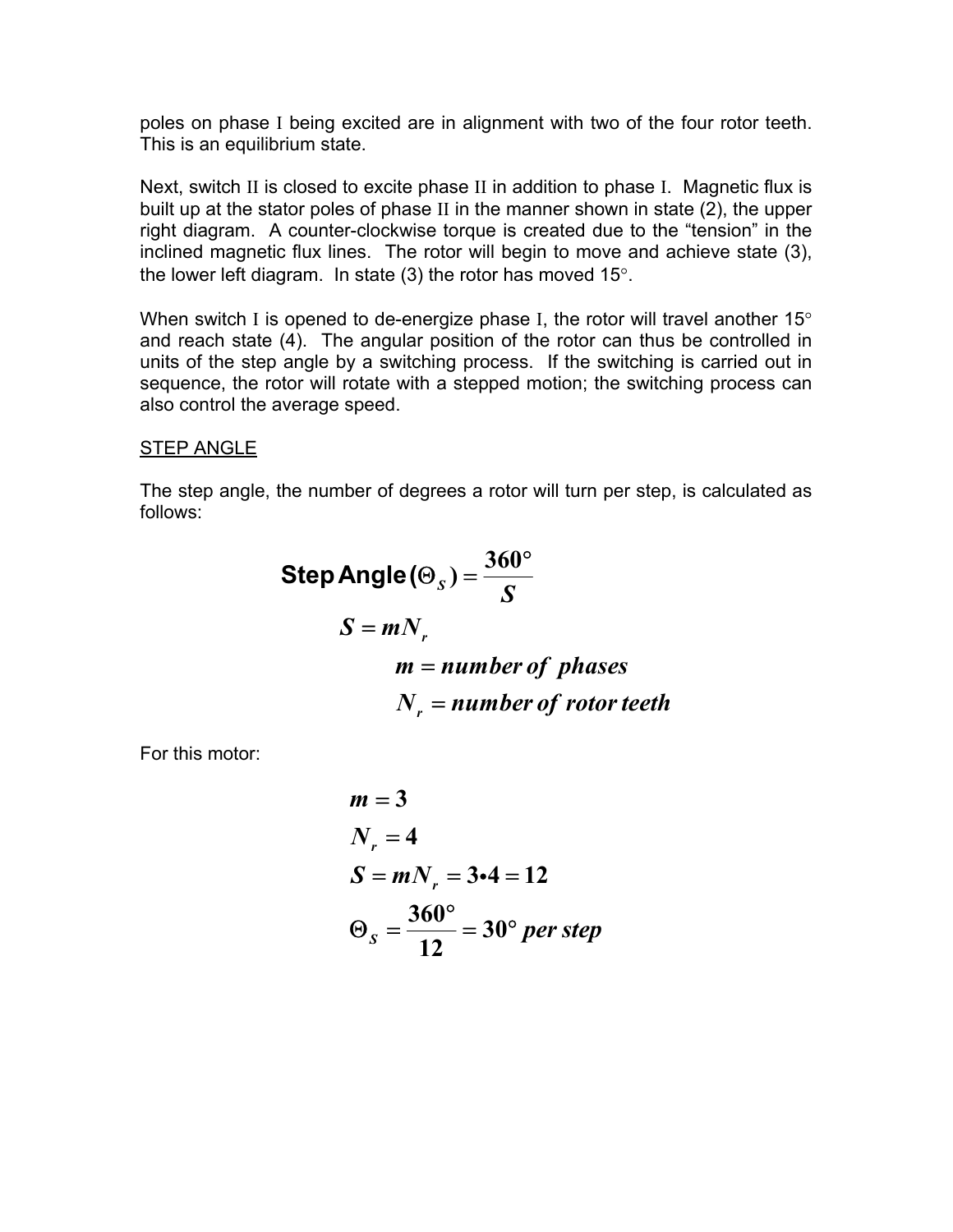# BASIC WIRING DIAGRAM



TWO PHASE STEPPER-MOTOR WIRING DIAGRAM

The above motor is a two-phase motor. This is sometimes called UNIPOLAR. The two-phase coils are center-tapped and in this case they the center-taps are connected to ground. The coils are wound so that current is reversed when the drive signal is applied to either coil at a time. The north and south poles of the stator phases reverse depending upon whether the drive signal is applied to coil 1 as opposed to coil 2.

#### STEP SEQUENCING

There are three modes of operation when using a stepper motor. The mode of operation is determined by the step sequence applied. The three step sequences are:

| Wave                 |                 |
|----------------------|-----------------|
| Full                 | $H = HIGH = +V$ |
| <b>Half Stepping</b> | $L = LOW = 0V$  |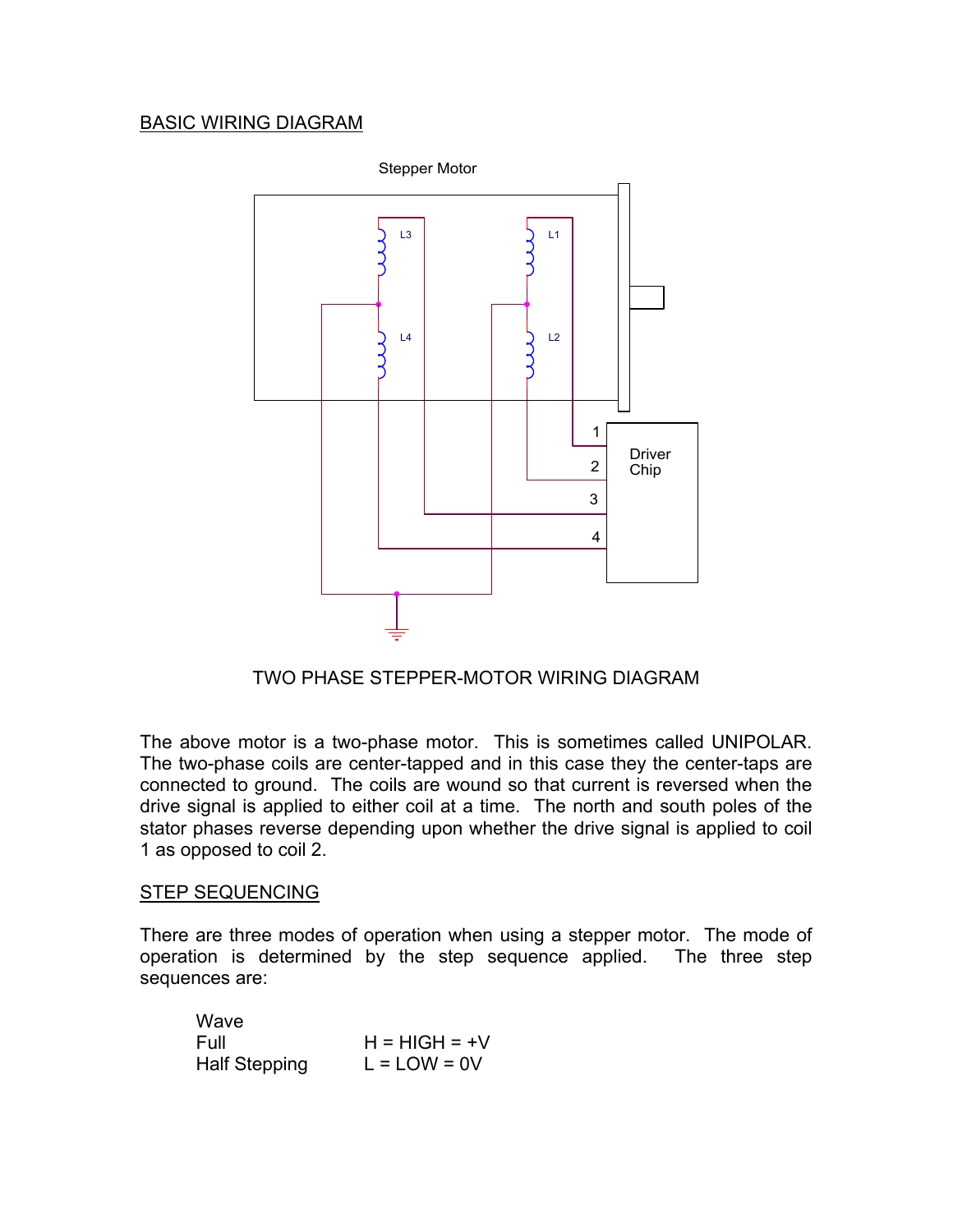# WAVE STEPPING

The wave stepping sequence is shown below.

| <b>STEP</b> |    |             |             | L4 |
|-------------|----|-------------|-------------|----|
| 1           | H. |             | $L = L$     | L  |
| 2           | L  |             | $H \quad L$ | L  |
| 3           | L. |             | $L$ H       |    |
|             | L  | $L \quad L$ |             | н  |

 Wave stepping has less torque then full stepping. It is the least stable at higher speeds and has low power consumption.

#### FULL STEPPING

The full stepping sequence is shown below.

| STEP           | L1 | $L2$ $L3$    |             | L4 |
|----------------|----|--------------|-------------|----|
| 1              | H. |              | $H \quad L$ | L  |
| $\overline{2}$ | L. | H H          |             | L  |
| 3              | L. | $\mathbf{L}$ | H           | Н  |
| 4              | H  | L            | L           | Н  |

 Full stepping has the lowest resolution and is the strongest at holding its position. Clock-wise and counter clockwise rotation is accomplished by reversing the step sequence.